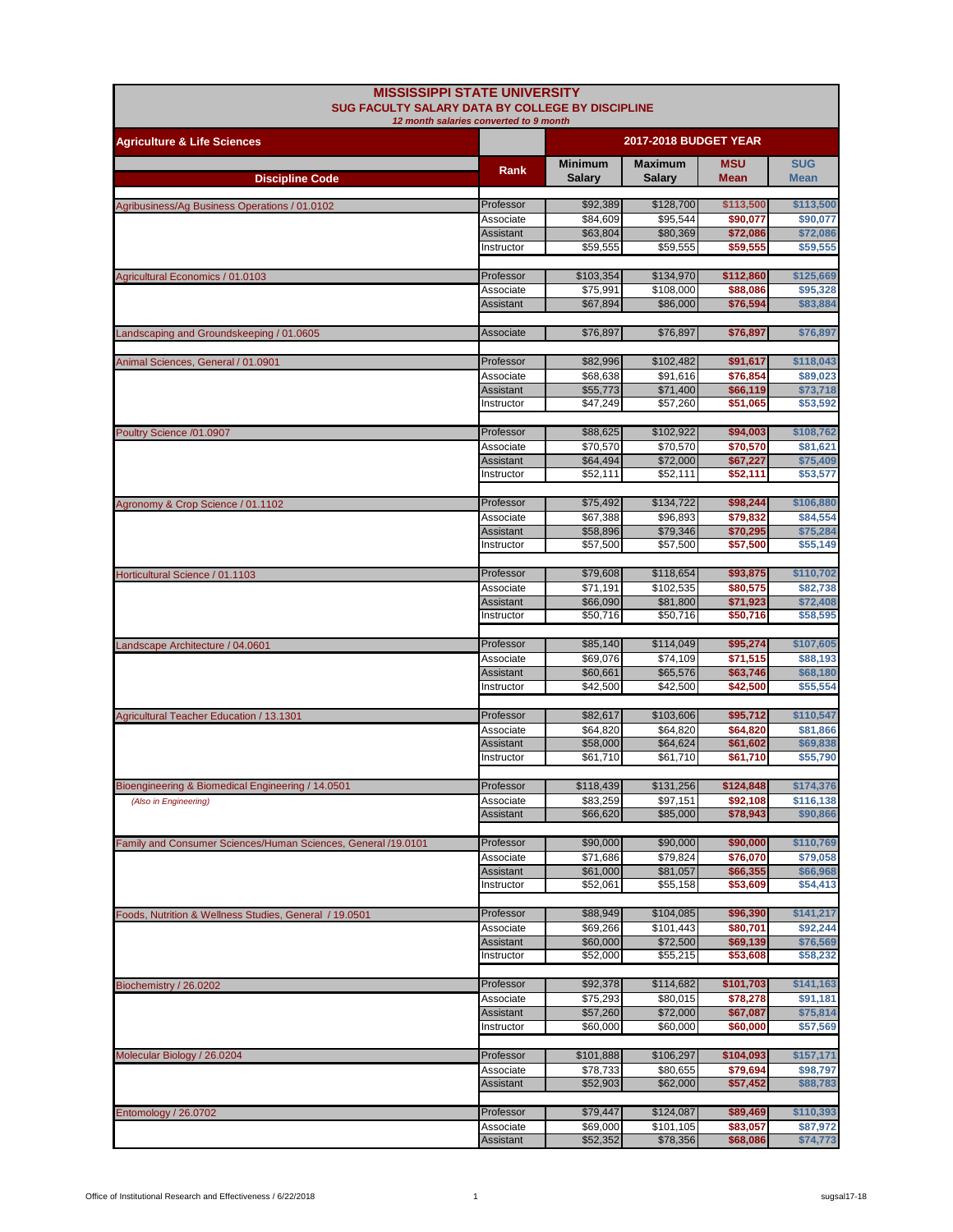|                                             | <b>MISSISSIPPI STATE UNIVERSITY</b><br>SUG FACULTY SALARY DATA BY COLLEGE BY DISCIPLINE<br>12 month salaries converted to 9 month |                                 |                                 |                           |                           |
|---------------------------------------------|-----------------------------------------------------------------------------------------------------------------------------------|---------------------------------|---------------------------------|---------------------------|---------------------------|
| <b>Architecture, Art &amp; Design</b>       |                                                                                                                                   | <b>2017-2018 BUDGET YEAR</b>    |                                 |                           |                           |
| <b>Discipline Code</b>                      | Rank                                                                                                                              | <b>Minimum</b><br><b>Salary</b> | <b>Maximum</b><br><b>Salary</b> | <b>MSU</b><br><b>Mean</b> | <b>SUG</b><br><b>Mean</b> |
| Architecture / 04.0201                      | Professor                                                                                                                         | \$79,139                        | \$99,669                        | \$90,068                  | \$123,624                 |
|                                             | Associate                                                                                                                         | \$71,090                        | \$83,000                        | \$76,462                  | \$88,472                  |
|                                             | <b>Assistant</b>                                                                                                                  | \$56,000                        | \$72,000                        | \$62,782                  | \$71,375                  |
|                                             | Instructor                                                                                                                        | \$38,701                        | \$38,701                        | \$38,701                  | \$59,864                  |
|                                             |                                                                                                                                   |                                 |                                 |                           |                           |
| Interior Architecture / 04.0501             | Professor                                                                                                                         | \$96,792                        | \$96,792                        | \$96,792                  | \$96,537                  |
|                                             | Associate                                                                                                                         | \$64,769                        | \$64,769                        | \$64,769                  | \$81,638                  |
|                                             | Assistant                                                                                                                         | \$50,000                        | \$55,000                        | \$53,039                  | \$60,541                  |
|                                             | Instructor                                                                                                                        | \$47,407                        | \$47,407                        | \$47,407                  | \$48,446                  |
|                                             |                                                                                                                                   |                                 |                                 |                           |                           |
| Visual & Performing Arts, General / 50.0101 | Professor                                                                                                                         | \$71,191                        | \$90,398                        | \$76,838                  | \$101,572                 |
|                                             | Associate                                                                                                                         | \$57,111                        | \$77,482                        | \$63,211                  | \$81,411                  |
|                                             | Assistant                                                                                                                         | \$51,651                        | \$62,500                        | \$57,448                  | \$62,768                  |
|                                             | Instructor                                                                                                                        | \$41,200                        | \$41,200                        | \$41,200                  | \$56,961                  |
|                                             |                                                                                                                                   |                                 |                                 |                           |                           |
| Construction Management / 52.2001           | <b>Assistant</b>                                                                                                                  | \$72,000                        | \$72,279                        | \$72,140                  | \$79,353                  |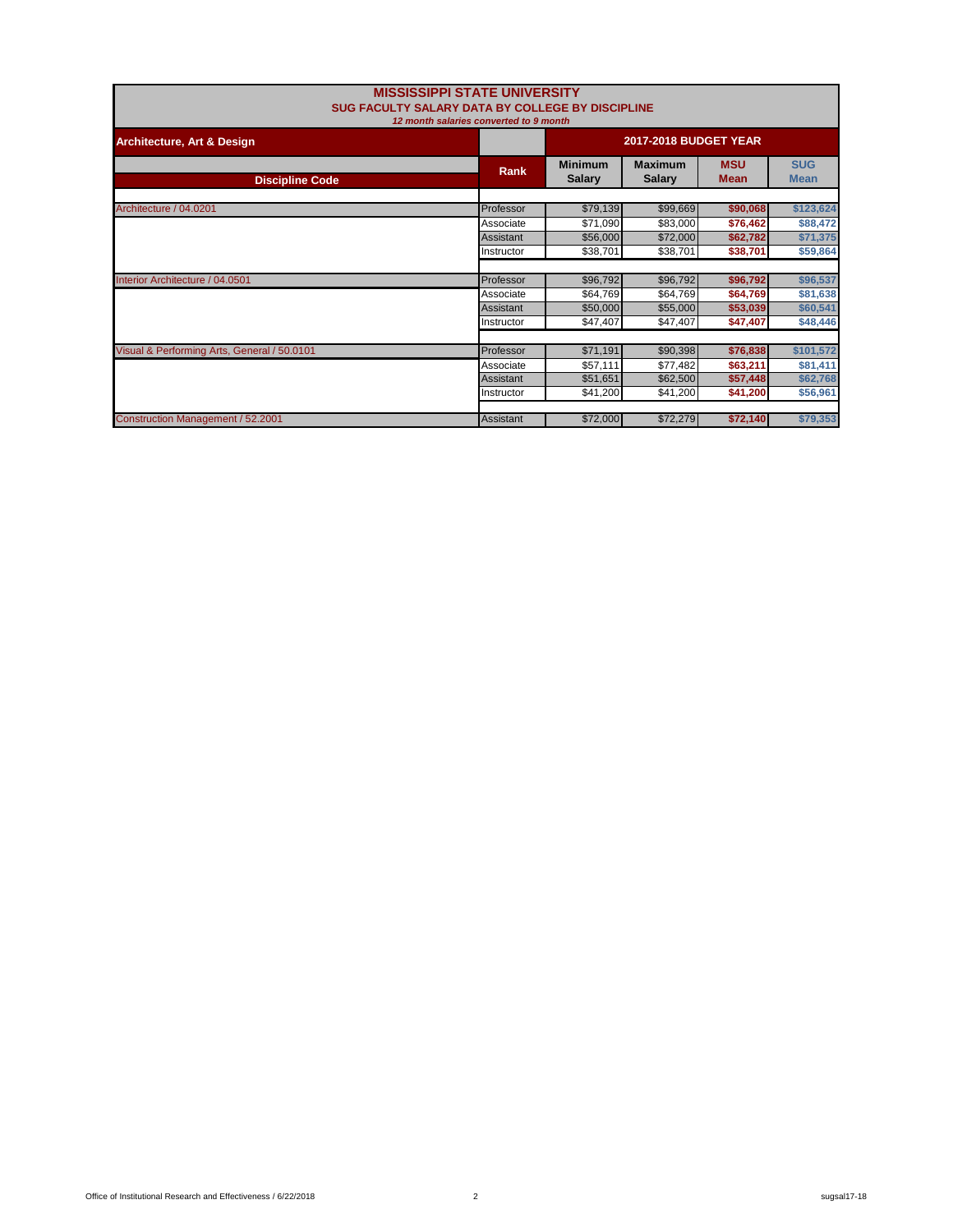| 12 month salaries converted to 9 month<br><b>2017-2018 BUDGET YEAR</b><br><b>Arts &amp; Sciences</b><br><b>SUG</b><br><b>Minimum</b><br><b>Maximum</b><br><b>MSU</b><br>Rank<br><b>Salary</b><br><b>Mean</b><br>Salary<br>Mean<br><b>Discipline Code</b><br>Speech Communication & Rhetoric / 09.0101<br>Professor<br>\$83,667<br>\$116,464<br>\$97,549<br>\$116,935<br>\$68,487<br>\$73,276<br>Associate<br>\$70,317<br>\$84,540<br>\$59,740<br>Assistant<br>\$61,532<br>\$60,360<br>\$71,270<br>\$37,415<br>\$55,217<br>\$43,940<br>Instructor<br>\$43,605<br>Foreign Language & Literatures, General / 16.0101<br>Professor<br>\$89,980<br>\$98,506<br>\$94,243<br>\$103,247<br>\$58,288<br>\$68.566<br>\$60,797<br>\$74,335<br>Associate<br><b>Assistant</b><br>\$50,000<br>\$56,714<br>\$54,002<br>\$61,202<br>\$33,000<br>\$37,000<br>\$34,013<br>\$45,148<br>Instructor<br>English Language & Literature, General / 23.0101<br>\$64,729<br>\$92,382<br>\$75,830<br>\$115,590<br>Professor<br>\$59,471<br>\$80,846<br>\$64,204<br>\$79,306<br>Associate<br>\$54,000<br>\$59,442<br>\$55,088<br>\$63,532<br>Assistant<br>\$42,465<br>Instructor<br>\$32,327<br>\$52,597<br>\$35,280<br>Biology/Biological Sciences, General / 26.0101<br>Professor<br>\$104,194<br>\$130,266<br>\$114,993<br>\$131,162<br>\$69,305<br>\$94,974<br>\$75,324<br>Associate<br>\$89,508<br><b>Assistant</b><br>\$44,990<br>\$63,947<br>\$60,261<br>\$76,260<br>\$42,685<br>\$58,354<br>Instructor<br>\$47,657<br>\$48,958<br>Medical Microbiology & Bacteriology - 260503<br>\$71,445<br>\$71,445<br>\$72,129<br>Assistant<br>\$71,445<br>\$88,819<br>\$128,949<br>\$100,774<br>\$130,590<br>Applied Mathematics, General / 27.0301<br>Professor<br>\$67,185<br>\$83,467<br>\$72,431<br>Associate<br>\$91,467<br>\$50,000<br>\$71,408<br>\$61,882<br>\$79,262<br>Assistant<br>\$36,000<br>\$38,816<br>\$37,485<br>\$49,968<br>Instructor<br>Systems Science & Theory / 30.0601<br>\$118,760<br>\$118,760<br>\$118,760<br>\$118,760<br>Professor<br>\$73,157<br>\$74,820<br>\$73,989<br>\$73,989<br>Associate<br>Philosophy / 38.0101<br>\$86,312<br>\$95,724<br>Professor<br>\$105,467<br>\$115,798<br>\$62,189<br>\$62,412<br>\$62,301<br>\$74,505<br>Associate<br>\$53,560<br>Assistant<br>\$59,971<br>\$55,379<br>\$62,329<br>\$35,350<br>\$42,024<br>\$39,088<br>\$39,544<br>Instructor<br>Chemistry, General / 40.0501<br>Professor<br>\$87,007<br>\$127,772<br>\$108,219<br>\$147,472<br>\$78,600<br>Associate<br>\$87,300<br>\$82,568<br>\$91,950<br>\$57,000<br>\$73,000<br>Assistant<br>\$68,076<br>\$77,983<br>\$52,000<br>\$54,765<br>Instructor<br>\$53,849<br>\$51,465<br>Geology/Earth Science, General / 40.0601<br>\$75,292<br>\$111,136<br>\$91,456<br>\$134,222<br>Professor<br>\$67,249<br>\$70,149<br>\$68,864<br>\$94,800<br>Associate<br><b>Assistant</b><br>\$50,000<br>\$61,812<br>\$57,898<br>\$79,222<br>\$38,232<br>\$64,904<br>Instructor<br>\$63,500<br>\$47,817<br>Physics, General / 40.0801<br>\$86,268<br>\$129,171<br>\$96,933<br>\$138,311<br>Professor<br>\$69,267<br>\$74,235<br>\$72,156<br>\$90,723<br>Associate<br>\$59,793<br>\$65,715<br>Assistant<br>\$71,673<br>\$80,759<br>\$49,899<br>\$54,150<br>\$51,656<br>\$58,357<br>Instructor<br>Psychology, General / 42.0101<br>Professor<br>\$90,100<br>\$124,782<br>\$110,230<br>\$139,705<br>\$63,583<br>\$74,498<br>\$71,658<br>\$89,944<br>Associate<br><b>Assistant</b><br>\$63,860<br>\$69,123<br>\$65,534<br>\$75,448<br>\$38,446<br>\$39,530<br>\$38,988<br>\$46,200<br>Instructor<br>\$106,636<br>\$107,976<br>\$107,306<br>\$158,511<br>Public Administration / 44.0401<br>Professor<br>\$72,781<br>\$73,695<br>\$73,238<br>\$111,537<br>Associate<br>\$87,375<br>\$64,500<br>\$99,796<br>\$72,759<br><b>Assistant</b><br>\$40,900<br>Instructor<br>\$51,534<br>\$44,362<br>\$63,252 | <b>MISSISSIPPI STATE UNIVERSITY</b><br>SUG FACULTY SALARY DATA BY COLLEGE BY DISCIPLINE |  |  |  |  |  |
|-------------------------------------------------------------------------------------------------------------------------------------------------------------------------------------------------------------------------------------------------------------------------------------------------------------------------------------------------------------------------------------------------------------------------------------------------------------------------------------------------------------------------------------------------------------------------------------------------------------------------------------------------------------------------------------------------------------------------------------------------------------------------------------------------------------------------------------------------------------------------------------------------------------------------------------------------------------------------------------------------------------------------------------------------------------------------------------------------------------------------------------------------------------------------------------------------------------------------------------------------------------------------------------------------------------------------------------------------------------------------------------------------------------------------------------------------------------------------------------------------------------------------------------------------------------------------------------------------------------------------------------------------------------------------------------------------------------------------------------------------------------------------------------------------------------------------------------------------------------------------------------------------------------------------------------------------------------------------------------------------------------------------------------------------------------------------------------------------------------------------------------------------------------------------------------------------------------------------------------------------------------------------------------------------------------------------------------------------------------------------------------------------------------------------------------------------------------------------------------------------------------------------------------------------------------------------------------------------------------------------------------------------------------------------------------------------------------------------------------------------------------------------------------------------------------------------------------------------------------------------------------------------------------------------------------------------------------------------------------------------------------------------------------------------------------------------------------------------------------------------------------------------------------------------------------------------------------------------------------------------------------------------------------------------------------------------------------------------------------------------------------------------------------------------------------------------------------------------------------------------------------------------------------------------------------------------------------------------------------------------------------------------------------------------------------------------------------------------------------------------------------------------------------------------------------------------------------------------------------------------|-----------------------------------------------------------------------------------------|--|--|--|--|--|
|                                                                                                                                                                                                                                                                                                                                                                                                                                                                                                                                                                                                                                                                                                                                                                                                                                                                                                                                                                                                                                                                                                                                                                                                                                                                                                                                                                                                                                                                                                                                                                                                                                                                                                                                                                                                                                                                                                                                                                                                                                                                                                                                                                                                                                                                                                                                                                                                                                                                                                                                                                                                                                                                                                                                                                                                                                                                                                                                                                                                                                                                                                                                                                                                                                                                                                                                                                                                                                                                                                                                                                                                                                                                                                                                                                                                                                                                         |                                                                                         |  |  |  |  |  |
|                                                                                                                                                                                                                                                                                                                                                                                                                                                                                                                                                                                                                                                                                                                                                                                                                                                                                                                                                                                                                                                                                                                                                                                                                                                                                                                                                                                                                                                                                                                                                                                                                                                                                                                                                                                                                                                                                                                                                                                                                                                                                                                                                                                                                                                                                                                                                                                                                                                                                                                                                                                                                                                                                                                                                                                                                                                                                                                                                                                                                                                                                                                                                                                                                                                                                                                                                                                                                                                                                                                                                                                                                                                                                                                                                                                                                                                                         |                                                                                         |  |  |  |  |  |
|                                                                                                                                                                                                                                                                                                                                                                                                                                                                                                                                                                                                                                                                                                                                                                                                                                                                                                                                                                                                                                                                                                                                                                                                                                                                                                                                                                                                                                                                                                                                                                                                                                                                                                                                                                                                                                                                                                                                                                                                                                                                                                                                                                                                                                                                                                                                                                                                                                                                                                                                                                                                                                                                                                                                                                                                                                                                                                                                                                                                                                                                                                                                                                                                                                                                                                                                                                                                                                                                                                                                                                                                                                                                                                                                                                                                                                                                         |                                                                                         |  |  |  |  |  |
|                                                                                                                                                                                                                                                                                                                                                                                                                                                                                                                                                                                                                                                                                                                                                                                                                                                                                                                                                                                                                                                                                                                                                                                                                                                                                                                                                                                                                                                                                                                                                                                                                                                                                                                                                                                                                                                                                                                                                                                                                                                                                                                                                                                                                                                                                                                                                                                                                                                                                                                                                                                                                                                                                                                                                                                                                                                                                                                                                                                                                                                                                                                                                                                                                                                                                                                                                                                                                                                                                                                                                                                                                                                                                                                                                                                                                                                                         |                                                                                         |  |  |  |  |  |
|                                                                                                                                                                                                                                                                                                                                                                                                                                                                                                                                                                                                                                                                                                                                                                                                                                                                                                                                                                                                                                                                                                                                                                                                                                                                                                                                                                                                                                                                                                                                                                                                                                                                                                                                                                                                                                                                                                                                                                                                                                                                                                                                                                                                                                                                                                                                                                                                                                                                                                                                                                                                                                                                                                                                                                                                                                                                                                                                                                                                                                                                                                                                                                                                                                                                                                                                                                                                                                                                                                                                                                                                                                                                                                                                                                                                                                                                         |                                                                                         |  |  |  |  |  |
|                                                                                                                                                                                                                                                                                                                                                                                                                                                                                                                                                                                                                                                                                                                                                                                                                                                                                                                                                                                                                                                                                                                                                                                                                                                                                                                                                                                                                                                                                                                                                                                                                                                                                                                                                                                                                                                                                                                                                                                                                                                                                                                                                                                                                                                                                                                                                                                                                                                                                                                                                                                                                                                                                                                                                                                                                                                                                                                                                                                                                                                                                                                                                                                                                                                                                                                                                                                                                                                                                                                                                                                                                                                                                                                                                                                                                                                                         |                                                                                         |  |  |  |  |  |
|                                                                                                                                                                                                                                                                                                                                                                                                                                                                                                                                                                                                                                                                                                                                                                                                                                                                                                                                                                                                                                                                                                                                                                                                                                                                                                                                                                                                                                                                                                                                                                                                                                                                                                                                                                                                                                                                                                                                                                                                                                                                                                                                                                                                                                                                                                                                                                                                                                                                                                                                                                                                                                                                                                                                                                                                                                                                                                                                                                                                                                                                                                                                                                                                                                                                                                                                                                                                                                                                                                                                                                                                                                                                                                                                                                                                                                                                         |                                                                                         |  |  |  |  |  |
|                                                                                                                                                                                                                                                                                                                                                                                                                                                                                                                                                                                                                                                                                                                                                                                                                                                                                                                                                                                                                                                                                                                                                                                                                                                                                                                                                                                                                                                                                                                                                                                                                                                                                                                                                                                                                                                                                                                                                                                                                                                                                                                                                                                                                                                                                                                                                                                                                                                                                                                                                                                                                                                                                                                                                                                                                                                                                                                                                                                                                                                                                                                                                                                                                                                                                                                                                                                                                                                                                                                                                                                                                                                                                                                                                                                                                                                                         |                                                                                         |  |  |  |  |  |
|                                                                                                                                                                                                                                                                                                                                                                                                                                                                                                                                                                                                                                                                                                                                                                                                                                                                                                                                                                                                                                                                                                                                                                                                                                                                                                                                                                                                                                                                                                                                                                                                                                                                                                                                                                                                                                                                                                                                                                                                                                                                                                                                                                                                                                                                                                                                                                                                                                                                                                                                                                                                                                                                                                                                                                                                                                                                                                                                                                                                                                                                                                                                                                                                                                                                                                                                                                                                                                                                                                                                                                                                                                                                                                                                                                                                                                                                         |                                                                                         |  |  |  |  |  |
|                                                                                                                                                                                                                                                                                                                                                                                                                                                                                                                                                                                                                                                                                                                                                                                                                                                                                                                                                                                                                                                                                                                                                                                                                                                                                                                                                                                                                                                                                                                                                                                                                                                                                                                                                                                                                                                                                                                                                                                                                                                                                                                                                                                                                                                                                                                                                                                                                                                                                                                                                                                                                                                                                                                                                                                                                                                                                                                                                                                                                                                                                                                                                                                                                                                                                                                                                                                                                                                                                                                                                                                                                                                                                                                                                                                                                                                                         |                                                                                         |  |  |  |  |  |
|                                                                                                                                                                                                                                                                                                                                                                                                                                                                                                                                                                                                                                                                                                                                                                                                                                                                                                                                                                                                                                                                                                                                                                                                                                                                                                                                                                                                                                                                                                                                                                                                                                                                                                                                                                                                                                                                                                                                                                                                                                                                                                                                                                                                                                                                                                                                                                                                                                                                                                                                                                                                                                                                                                                                                                                                                                                                                                                                                                                                                                                                                                                                                                                                                                                                                                                                                                                                                                                                                                                                                                                                                                                                                                                                                                                                                                                                         |                                                                                         |  |  |  |  |  |
|                                                                                                                                                                                                                                                                                                                                                                                                                                                                                                                                                                                                                                                                                                                                                                                                                                                                                                                                                                                                                                                                                                                                                                                                                                                                                                                                                                                                                                                                                                                                                                                                                                                                                                                                                                                                                                                                                                                                                                                                                                                                                                                                                                                                                                                                                                                                                                                                                                                                                                                                                                                                                                                                                                                                                                                                                                                                                                                                                                                                                                                                                                                                                                                                                                                                                                                                                                                                                                                                                                                                                                                                                                                                                                                                                                                                                                                                         |                                                                                         |  |  |  |  |  |
|                                                                                                                                                                                                                                                                                                                                                                                                                                                                                                                                                                                                                                                                                                                                                                                                                                                                                                                                                                                                                                                                                                                                                                                                                                                                                                                                                                                                                                                                                                                                                                                                                                                                                                                                                                                                                                                                                                                                                                                                                                                                                                                                                                                                                                                                                                                                                                                                                                                                                                                                                                                                                                                                                                                                                                                                                                                                                                                                                                                                                                                                                                                                                                                                                                                                                                                                                                                                                                                                                                                                                                                                                                                                                                                                                                                                                                                                         |                                                                                         |  |  |  |  |  |
|                                                                                                                                                                                                                                                                                                                                                                                                                                                                                                                                                                                                                                                                                                                                                                                                                                                                                                                                                                                                                                                                                                                                                                                                                                                                                                                                                                                                                                                                                                                                                                                                                                                                                                                                                                                                                                                                                                                                                                                                                                                                                                                                                                                                                                                                                                                                                                                                                                                                                                                                                                                                                                                                                                                                                                                                                                                                                                                                                                                                                                                                                                                                                                                                                                                                                                                                                                                                                                                                                                                                                                                                                                                                                                                                                                                                                                                                         |                                                                                         |  |  |  |  |  |
|                                                                                                                                                                                                                                                                                                                                                                                                                                                                                                                                                                                                                                                                                                                                                                                                                                                                                                                                                                                                                                                                                                                                                                                                                                                                                                                                                                                                                                                                                                                                                                                                                                                                                                                                                                                                                                                                                                                                                                                                                                                                                                                                                                                                                                                                                                                                                                                                                                                                                                                                                                                                                                                                                                                                                                                                                                                                                                                                                                                                                                                                                                                                                                                                                                                                                                                                                                                                                                                                                                                                                                                                                                                                                                                                                                                                                                                                         |                                                                                         |  |  |  |  |  |
|                                                                                                                                                                                                                                                                                                                                                                                                                                                                                                                                                                                                                                                                                                                                                                                                                                                                                                                                                                                                                                                                                                                                                                                                                                                                                                                                                                                                                                                                                                                                                                                                                                                                                                                                                                                                                                                                                                                                                                                                                                                                                                                                                                                                                                                                                                                                                                                                                                                                                                                                                                                                                                                                                                                                                                                                                                                                                                                                                                                                                                                                                                                                                                                                                                                                                                                                                                                                                                                                                                                                                                                                                                                                                                                                                                                                                                                                         |                                                                                         |  |  |  |  |  |
|                                                                                                                                                                                                                                                                                                                                                                                                                                                                                                                                                                                                                                                                                                                                                                                                                                                                                                                                                                                                                                                                                                                                                                                                                                                                                                                                                                                                                                                                                                                                                                                                                                                                                                                                                                                                                                                                                                                                                                                                                                                                                                                                                                                                                                                                                                                                                                                                                                                                                                                                                                                                                                                                                                                                                                                                                                                                                                                                                                                                                                                                                                                                                                                                                                                                                                                                                                                                                                                                                                                                                                                                                                                                                                                                                                                                                                                                         |                                                                                         |  |  |  |  |  |
|                                                                                                                                                                                                                                                                                                                                                                                                                                                                                                                                                                                                                                                                                                                                                                                                                                                                                                                                                                                                                                                                                                                                                                                                                                                                                                                                                                                                                                                                                                                                                                                                                                                                                                                                                                                                                                                                                                                                                                                                                                                                                                                                                                                                                                                                                                                                                                                                                                                                                                                                                                                                                                                                                                                                                                                                                                                                                                                                                                                                                                                                                                                                                                                                                                                                                                                                                                                                                                                                                                                                                                                                                                                                                                                                                                                                                                                                         |                                                                                         |  |  |  |  |  |
|                                                                                                                                                                                                                                                                                                                                                                                                                                                                                                                                                                                                                                                                                                                                                                                                                                                                                                                                                                                                                                                                                                                                                                                                                                                                                                                                                                                                                                                                                                                                                                                                                                                                                                                                                                                                                                                                                                                                                                                                                                                                                                                                                                                                                                                                                                                                                                                                                                                                                                                                                                                                                                                                                                                                                                                                                                                                                                                                                                                                                                                                                                                                                                                                                                                                                                                                                                                                                                                                                                                                                                                                                                                                                                                                                                                                                                                                         |                                                                                         |  |  |  |  |  |
|                                                                                                                                                                                                                                                                                                                                                                                                                                                                                                                                                                                                                                                                                                                                                                                                                                                                                                                                                                                                                                                                                                                                                                                                                                                                                                                                                                                                                                                                                                                                                                                                                                                                                                                                                                                                                                                                                                                                                                                                                                                                                                                                                                                                                                                                                                                                                                                                                                                                                                                                                                                                                                                                                                                                                                                                                                                                                                                                                                                                                                                                                                                                                                                                                                                                                                                                                                                                                                                                                                                                                                                                                                                                                                                                                                                                                                                                         |                                                                                         |  |  |  |  |  |
|                                                                                                                                                                                                                                                                                                                                                                                                                                                                                                                                                                                                                                                                                                                                                                                                                                                                                                                                                                                                                                                                                                                                                                                                                                                                                                                                                                                                                                                                                                                                                                                                                                                                                                                                                                                                                                                                                                                                                                                                                                                                                                                                                                                                                                                                                                                                                                                                                                                                                                                                                                                                                                                                                                                                                                                                                                                                                                                                                                                                                                                                                                                                                                                                                                                                                                                                                                                                                                                                                                                                                                                                                                                                                                                                                                                                                                                                         |                                                                                         |  |  |  |  |  |
|                                                                                                                                                                                                                                                                                                                                                                                                                                                                                                                                                                                                                                                                                                                                                                                                                                                                                                                                                                                                                                                                                                                                                                                                                                                                                                                                                                                                                                                                                                                                                                                                                                                                                                                                                                                                                                                                                                                                                                                                                                                                                                                                                                                                                                                                                                                                                                                                                                                                                                                                                                                                                                                                                                                                                                                                                                                                                                                                                                                                                                                                                                                                                                                                                                                                                                                                                                                                                                                                                                                                                                                                                                                                                                                                                                                                                                                                         |                                                                                         |  |  |  |  |  |
|                                                                                                                                                                                                                                                                                                                                                                                                                                                                                                                                                                                                                                                                                                                                                                                                                                                                                                                                                                                                                                                                                                                                                                                                                                                                                                                                                                                                                                                                                                                                                                                                                                                                                                                                                                                                                                                                                                                                                                                                                                                                                                                                                                                                                                                                                                                                                                                                                                                                                                                                                                                                                                                                                                                                                                                                                                                                                                                                                                                                                                                                                                                                                                                                                                                                                                                                                                                                                                                                                                                                                                                                                                                                                                                                                                                                                                                                         |                                                                                         |  |  |  |  |  |
|                                                                                                                                                                                                                                                                                                                                                                                                                                                                                                                                                                                                                                                                                                                                                                                                                                                                                                                                                                                                                                                                                                                                                                                                                                                                                                                                                                                                                                                                                                                                                                                                                                                                                                                                                                                                                                                                                                                                                                                                                                                                                                                                                                                                                                                                                                                                                                                                                                                                                                                                                                                                                                                                                                                                                                                                                                                                                                                                                                                                                                                                                                                                                                                                                                                                                                                                                                                                                                                                                                                                                                                                                                                                                                                                                                                                                                                                         |                                                                                         |  |  |  |  |  |
|                                                                                                                                                                                                                                                                                                                                                                                                                                                                                                                                                                                                                                                                                                                                                                                                                                                                                                                                                                                                                                                                                                                                                                                                                                                                                                                                                                                                                                                                                                                                                                                                                                                                                                                                                                                                                                                                                                                                                                                                                                                                                                                                                                                                                                                                                                                                                                                                                                                                                                                                                                                                                                                                                                                                                                                                                                                                                                                                                                                                                                                                                                                                                                                                                                                                                                                                                                                                                                                                                                                                                                                                                                                                                                                                                                                                                                                                         |                                                                                         |  |  |  |  |  |
|                                                                                                                                                                                                                                                                                                                                                                                                                                                                                                                                                                                                                                                                                                                                                                                                                                                                                                                                                                                                                                                                                                                                                                                                                                                                                                                                                                                                                                                                                                                                                                                                                                                                                                                                                                                                                                                                                                                                                                                                                                                                                                                                                                                                                                                                                                                                                                                                                                                                                                                                                                                                                                                                                                                                                                                                                                                                                                                                                                                                                                                                                                                                                                                                                                                                                                                                                                                                                                                                                                                                                                                                                                                                                                                                                                                                                                                                         |                                                                                         |  |  |  |  |  |
|                                                                                                                                                                                                                                                                                                                                                                                                                                                                                                                                                                                                                                                                                                                                                                                                                                                                                                                                                                                                                                                                                                                                                                                                                                                                                                                                                                                                                                                                                                                                                                                                                                                                                                                                                                                                                                                                                                                                                                                                                                                                                                                                                                                                                                                                                                                                                                                                                                                                                                                                                                                                                                                                                                                                                                                                                                                                                                                                                                                                                                                                                                                                                                                                                                                                                                                                                                                                                                                                                                                                                                                                                                                                                                                                                                                                                                                                         |                                                                                         |  |  |  |  |  |
|                                                                                                                                                                                                                                                                                                                                                                                                                                                                                                                                                                                                                                                                                                                                                                                                                                                                                                                                                                                                                                                                                                                                                                                                                                                                                                                                                                                                                                                                                                                                                                                                                                                                                                                                                                                                                                                                                                                                                                                                                                                                                                                                                                                                                                                                                                                                                                                                                                                                                                                                                                                                                                                                                                                                                                                                                                                                                                                                                                                                                                                                                                                                                                                                                                                                                                                                                                                                                                                                                                                                                                                                                                                                                                                                                                                                                                                                         |                                                                                         |  |  |  |  |  |
|                                                                                                                                                                                                                                                                                                                                                                                                                                                                                                                                                                                                                                                                                                                                                                                                                                                                                                                                                                                                                                                                                                                                                                                                                                                                                                                                                                                                                                                                                                                                                                                                                                                                                                                                                                                                                                                                                                                                                                                                                                                                                                                                                                                                                                                                                                                                                                                                                                                                                                                                                                                                                                                                                                                                                                                                                                                                                                                                                                                                                                                                                                                                                                                                                                                                                                                                                                                                                                                                                                                                                                                                                                                                                                                                                                                                                                                                         |                                                                                         |  |  |  |  |  |
|                                                                                                                                                                                                                                                                                                                                                                                                                                                                                                                                                                                                                                                                                                                                                                                                                                                                                                                                                                                                                                                                                                                                                                                                                                                                                                                                                                                                                                                                                                                                                                                                                                                                                                                                                                                                                                                                                                                                                                                                                                                                                                                                                                                                                                                                                                                                                                                                                                                                                                                                                                                                                                                                                                                                                                                                                                                                                                                                                                                                                                                                                                                                                                                                                                                                                                                                                                                                                                                                                                                                                                                                                                                                                                                                                                                                                                                                         |                                                                                         |  |  |  |  |  |
|                                                                                                                                                                                                                                                                                                                                                                                                                                                                                                                                                                                                                                                                                                                                                                                                                                                                                                                                                                                                                                                                                                                                                                                                                                                                                                                                                                                                                                                                                                                                                                                                                                                                                                                                                                                                                                                                                                                                                                                                                                                                                                                                                                                                                                                                                                                                                                                                                                                                                                                                                                                                                                                                                                                                                                                                                                                                                                                                                                                                                                                                                                                                                                                                                                                                                                                                                                                                                                                                                                                                                                                                                                                                                                                                                                                                                                                                         |                                                                                         |  |  |  |  |  |
|                                                                                                                                                                                                                                                                                                                                                                                                                                                                                                                                                                                                                                                                                                                                                                                                                                                                                                                                                                                                                                                                                                                                                                                                                                                                                                                                                                                                                                                                                                                                                                                                                                                                                                                                                                                                                                                                                                                                                                                                                                                                                                                                                                                                                                                                                                                                                                                                                                                                                                                                                                                                                                                                                                                                                                                                                                                                                                                                                                                                                                                                                                                                                                                                                                                                                                                                                                                                                                                                                                                                                                                                                                                                                                                                                                                                                                                                         |                                                                                         |  |  |  |  |  |
|                                                                                                                                                                                                                                                                                                                                                                                                                                                                                                                                                                                                                                                                                                                                                                                                                                                                                                                                                                                                                                                                                                                                                                                                                                                                                                                                                                                                                                                                                                                                                                                                                                                                                                                                                                                                                                                                                                                                                                                                                                                                                                                                                                                                                                                                                                                                                                                                                                                                                                                                                                                                                                                                                                                                                                                                                                                                                                                                                                                                                                                                                                                                                                                                                                                                                                                                                                                                                                                                                                                                                                                                                                                                                                                                                                                                                                                                         |                                                                                         |  |  |  |  |  |
|                                                                                                                                                                                                                                                                                                                                                                                                                                                                                                                                                                                                                                                                                                                                                                                                                                                                                                                                                                                                                                                                                                                                                                                                                                                                                                                                                                                                                                                                                                                                                                                                                                                                                                                                                                                                                                                                                                                                                                                                                                                                                                                                                                                                                                                                                                                                                                                                                                                                                                                                                                                                                                                                                                                                                                                                                                                                                                                                                                                                                                                                                                                                                                                                                                                                                                                                                                                                                                                                                                                                                                                                                                                                                                                                                                                                                                                                         |                                                                                         |  |  |  |  |  |
|                                                                                                                                                                                                                                                                                                                                                                                                                                                                                                                                                                                                                                                                                                                                                                                                                                                                                                                                                                                                                                                                                                                                                                                                                                                                                                                                                                                                                                                                                                                                                                                                                                                                                                                                                                                                                                                                                                                                                                                                                                                                                                                                                                                                                                                                                                                                                                                                                                                                                                                                                                                                                                                                                                                                                                                                                                                                                                                                                                                                                                                                                                                                                                                                                                                                                                                                                                                                                                                                                                                                                                                                                                                                                                                                                                                                                                                                         |                                                                                         |  |  |  |  |  |
|                                                                                                                                                                                                                                                                                                                                                                                                                                                                                                                                                                                                                                                                                                                                                                                                                                                                                                                                                                                                                                                                                                                                                                                                                                                                                                                                                                                                                                                                                                                                                                                                                                                                                                                                                                                                                                                                                                                                                                                                                                                                                                                                                                                                                                                                                                                                                                                                                                                                                                                                                                                                                                                                                                                                                                                                                                                                                                                                                                                                                                                                                                                                                                                                                                                                                                                                                                                                                                                                                                                                                                                                                                                                                                                                                                                                                                                                         |                                                                                         |  |  |  |  |  |
|                                                                                                                                                                                                                                                                                                                                                                                                                                                                                                                                                                                                                                                                                                                                                                                                                                                                                                                                                                                                                                                                                                                                                                                                                                                                                                                                                                                                                                                                                                                                                                                                                                                                                                                                                                                                                                                                                                                                                                                                                                                                                                                                                                                                                                                                                                                                                                                                                                                                                                                                                                                                                                                                                                                                                                                                                                                                                                                                                                                                                                                                                                                                                                                                                                                                                                                                                                                                                                                                                                                                                                                                                                                                                                                                                                                                                                                                         |                                                                                         |  |  |  |  |  |
|                                                                                                                                                                                                                                                                                                                                                                                                                                                                                                                                                                                                                                                                                                                                                                                                                                                                                                                                                                                                                                                                                                                                                                                                                                                                                                                                                                                                                                                                                                                                                                                                                                                                                                                                                                                                                                                                                                                                                                                                                                                                                                                                                                                                                                                                                                                                                                                                                                                                                                                                                                                                                                                                                                                                                                                                                                                                                                                                                                                                                                                                                                                                                                                                                                                                                                                                                                                                                                                                                                                                                                                                                                                                                                                                                                                                                                                                         |                                                                                         |  |  |  |  |  |
|                                                                                                                                                                                                                                                                                                                                                                                                                                                                                                                                                                                                                                                                                                                                                                                                                                                                                                                                                                                                                                                                                                                                                                                                                                                                                                                                                                                                                                                                                                                                                                                                                                                                                                                                                                                                                                                                                                                                                                                                                                                                                                                                                                                                                                                                                                                                                                                                                                                                                                                                                                                                                                                                                                                                                                                                                                                                                                                                                                                                                                                                                                                                                                                                                                                                                                                                                                                                                                                                                                                                                                                                                                                                                                                                                                                                                                                                         |                                                                                         |  |  |  |  |  |
|                                                                                                                                                                                                                                                                                                                                                                                                                                                                                                                                                                                                                                                                                                                                                                                                                                                                                                                                                                                                                                                                                                                                                                                                                                                                                                                                                                                                                                                                                                                                                                                                                                                                                                                                                                                                                                                                                                                                                                                                                                                                                                                                                                                                                                                                                                                                                                                                                                                                                                                                                                                                                                                                                                                                                                                                                                                                                                                                                                                                                                                                                                                                                                                                                                                                                                                                                                                                                                                                                                                                                                                                                                                                                                                                                                                                                                                                         |                                                                                         |  |  |  |  |  |
|                                                                                                                                                                                                                                                                                                                                                                                                                                                                                                                                                                                                                                                                                                                                                                                                                                                                                                                                                                                                                                                                                                                                                                                                                                                                                                                                                                                                                                                                                                                                                                                                                                                                                                                                                                                                                                                                                                                                                                                                                                                                                                                                                                                                                                                                                                                                                                                                                                                                                                                                                                                                                                                                                                                                                                                                                                                                                                                                                                                                                                                                                                                                                                                                                                                                                                                                                                                                                                                                                                                                                                                                                                                                                                                                                                                                                                                                         |                                                                                         |  |  |  |  |  |
|                                                                                                                                                                                                                                                                                                                                                                                                                                                                                                                                                                                                                                                                                                                                                                                                                                                                                                                                                                                                                                                                                                                                                                                                                                                                                                                                                                                                                                                                                                                                                                                                                                                                                                                                                                                                                                                                                                                                                                                                                                                                                                                                                                                                                                                                                                                                                                                                                                                                                                                                                                                                                                                                                                                                                                                                                                                                                                                                                                                                                                                                                                                                                                                                                                                                                                                                                                                                                                                                                                                                                                                                                                                                                                                                                                                                                                                                         |                                                                                         |  |  |  |  |  |
|                                                                                                                                                                                                                                                                                                                                                                                                                                                                                                                                                                                                                                                                                                                                                                                                                                                                                                                                                                                                                                                                                                                                                                                                                                                                                                                                                                                                                                                                                                                                                                                                                                                                                                                                                                                                                                                                                                                                                                                                                                                                                                                                                                                                                                                                                                                                                                                                                                                                                                                                                                                                                                                                                                                                                                                                                                                                                                                                                                                                                                                                                                                                                                                                                                                                                                                                                                                                                                                                                                                                                                                                                                                                                                                                                                                                                                                                         |                                                                                         |  |  |  |  |  |
|                                                                                                                                                                                                                                                                                                                                                                                                                                                                                                                                                                                                                                                                                                                                                                                                                                                                                                                                                                                                                                                                                                                                                                                                                                                                                                                                                                                                                                                                                                                                                                                                                                                                                                                                                                                                                                                                                                                                                                                                                                                                                                                                                                                                                                                                                                                                                                                                                                                                                                                                                                                                                                                                                                                                                                                                                                                                                                                                                                                                                                                                                                                                                                                                                                                                                                                                                                                                                                                                                                                                                                                                                                                                                                                                                                                                                                                                         |                                                                                         |  |  |  |  |  |
|                                                                                                                                                                                                                                                                                                                                                                                                                                                                                                                                                                                                                                                                                                                                                                                                                                                                                                                                                                                                                                                                                                                                                                                                                                                                                                                                                                                                                                                                                                                                                                                                                                                                                                                                                                                                                                                                                                                                                                                                                                                                                                                                                                                                                                                                                                                                                                                                                                                                                                                                                                                                                                                                                                                                                                                                                                                                                                                                                                                                                                                                                                                                                                                                                                                                                                                                                                                                                                                                                                                                                                                                                                                                                                                                                                                                                                                                         |                                                                                         |  |  |  |  |  |
|                                                                                                                                                                                                                                                                                                                                                                                                                                                                                                                                                                                                                                                                                                                                                                                                                                                                                                                                                                                                                                                                                                                                                                                                                                                                                                                                                                                                                                                                                                                                                                                                                                                                                                                                                                                                                                                                                                                                                                                                                                                                                                                                                                                                                                                                                                                                                                                                                                                                                                                                                                                                                                                                                                                                                                                                                                                                                                                                                                                                                                                                                                                                                                                                                                                                                                                                                                                                                                                                                                                                                                                                                                                                                                                                                                                                                                                                         |                                                                                         |  |  |  |  |  |
|                                                                                                                                                                                                                                                                                                                                                                                                                                                                                                                                                                                                                                                                                                                                                                                                                                                                                                                                                                                                                                                                                                                                                                                                                                                                                                                                                                                                                                                                                                                                                                                                                                                                                                                                                                                                                                                                                                                                                                                                                                                                                                                                                                                                                                                                                                                                                                                                                                                                                                                                                                                                                                                                                                                                                                                                                                                                                                                                                                                                                                                                                                                                                                                                                                                                                                                                                                                                                                                                                                                                                                                                                                                                                                                                                                                                                                                                         |                                                                                         |  |  |  |  |  |
|                                                                                                                                                                                                                                                                                                                                                                                                                                                                                                                                                                                                                                                                                                                                                                                                                                                                                                                                                                                                                                                                                                                                                                                                                                                                                                                                                                                                                                                                                                                                                                                                                                                                                                                                                                                                                                                                                                                                                                                                                                                                                                                                                                                                                                                                                                                                                                                                                                                                                                                                                                                                                                                                                                                                                                                                                                                                                                                                                                                                                                                                                                                                                                                                                                                                                                                                                                                                                                                                                                                                                                                                                                                                                                                                                                                                                                                                         |                                                                                         |  |  |  |  |  |
|                                                                                                                                                                                                                                                                                                                                                                                                                                                                                                                                                                                                                                                                                                                                                                                                                                                                                                                                                                                                                                                                                                                                                                                                                                                                                                                                                                                                                                                                                                                                                                                                                                                                                                                                                                                                                                                                                                                                                                                                                                                                                                                                                                                                                                                                                                                                                                                                                                                                                                                                                                                                                                                                                                                                                                                                                                                                                                                                                                                                                                                                                                                                                                                                                                                                                                                                                                                                                                                                                                                                                                                                                                                                                                                                                                                                                                                                         |                                                                                         |  |  |  |  |  |
|                                                                                                                                                                                                                                                                                                                                                                                                                                                                                                                                                                                                                                                                                                                                                                                                                                                                                                                                                                                                                                                                                                                                                                                                                                                                                                                                                                                                                                                                                                                                                                                                                                                                                                                                                                                                                                                                                                                                                                                                                                                                                                                                                                                                                                                                                                                                                                                                                                                                                                                                                                                                                                                                                                                                                                                                                                                                                                                                                                                                                                                                                                                                                                                                                                                                                                                                                                                                                                                                                                                                                                                                                                                                                                                                                                                                                                                                         |                                                                                         |  |  |  |  |  |
|                                                                                                                                                                                                                                                                                                                                                                                                                                                                                                                                                                                                                                                                                                                                                                                                                                                                                                                                                                                                                                                                                                                                                                                                                                                                                                                                                                                                                                                                                                                                                                                                                                                                                                                                                                                                                                                                                                                                                                                                                                                                                                                                                                                                                                                                                                                                                                                                                                                                                                                                                                                                                                                                                                                                                                                                                                                                                                                                                                                                                                                                                                                                                                                                                                                                                                                                                                                                                                                                                                                                                                                                                                                                                                                                                                                                                                                                         |                                                                                         |  |  |  |  |  |
|                                                                                                                                                                                                                                                                                                                                                                                                                                                                                                                                                                                                                                                                                                                                                                                                                                                                                                                                                                                                                                                                                                                                                                                                                                                                                                                                                                                                                                                                                                                                                                                                                                                                                                                                                                                                                                                                                                                                                                                                                                                                                                                                                                                                                                                                                                                                                                                                                                                                                                                                                                                                                                                                                                                                                                                                                                                                                                                                                                                                                                                                                                                                                                                                                                                                                                                                                                                                                                                                                                                                                                                                                                                                                                                                                                                                                                                                         |                                                                                         |  |  |  |  |  |
|                                                                                                                                                                                                                                                                                                                                                                                                                                                                                                                                                                                                                                                                                                                                                                                                                                                                                                                                                                                                                                                                                                                                                                                                                                                                                                                                                                                                                                                                                                                                                                                                                                                                                                                                                                                                                                                                                                                                                                                                                                                                                                                                                                                                                                                                                                                                                                                                                                                                                                                                                                                                                                                                                                                                                                                                                                                                                                                                                                                                                                                                                                                                                                                                                                                                                                                                                                                                                                                                                                                                                                                                                                                                                                                                                                                                                                                                         |                                                                                         |  |  |  |  |  |
|                                                                                                                                                                                                                                                                                                                                                                                                                                                                                                                                                                                                                                                                                                                                                                                                                                                                                                                                                                                                                                                                                                                                                                                                                                                                                                                                                                                                                                                                                                                                                                                                                                                                                                                                                                                                                                                                                                                                                                                                                                                                                                                                                                                                                                                                                                                                                                                                                                                                                                                                                                                                                                                                                                                                                                                                                                                                                                                                                                                                                                                                                                                                                                                                                                                                                                                                                                                                                                                                                                                                                                                                                                                                                                                                                                                                                                                                         |                                                                                         |  |  |  |  |  |
|                                                                                                                                                                                                                                                                                                                                                                                                                                                                                                                                                                                                                                                                                                                                                                                                                                                                                                                                                                                                                                                                                                                                                                                                                                                                                                                                                                                                                                                                                                                                                                                                                                                                                                                                                                                                                                                                                                                                                                                                                                                                                                                                                                                                                                                                                                                                                                                                                                                                                                                                                                                                                                                                                                                                                                                                                                                                                                                                                                                                                                                                                                                                                                                                                                                                                                                                                                                                                                                                                                                                                                                                                                                                                                                                                                                                                                                                         |                                                                                         |  |  |  |  |  |
|                                                                                                                                                                                                                                                                                                                                                                                                                                                                                                                                                                                                                                                                                                                                                                                                                                                                                                                                                                                                                                                                                                                                                                                                                                                                                                                                                                                                                                                                                                                                                                                                                                                                                                                                                                                                                                                                                                                                                                                                                                                                                                                                                                                                                                                                                                                                                                                                                                                                                                                                                                                                                                                                                                                                                                                                                                                                                                                                                                                                                                                                                                                                                                                                                                                                                                                                                                                                                                                                                                                                                                                                                                                                                                                                                                                                                                                                         |                                                                                         |  |  |  |  |  |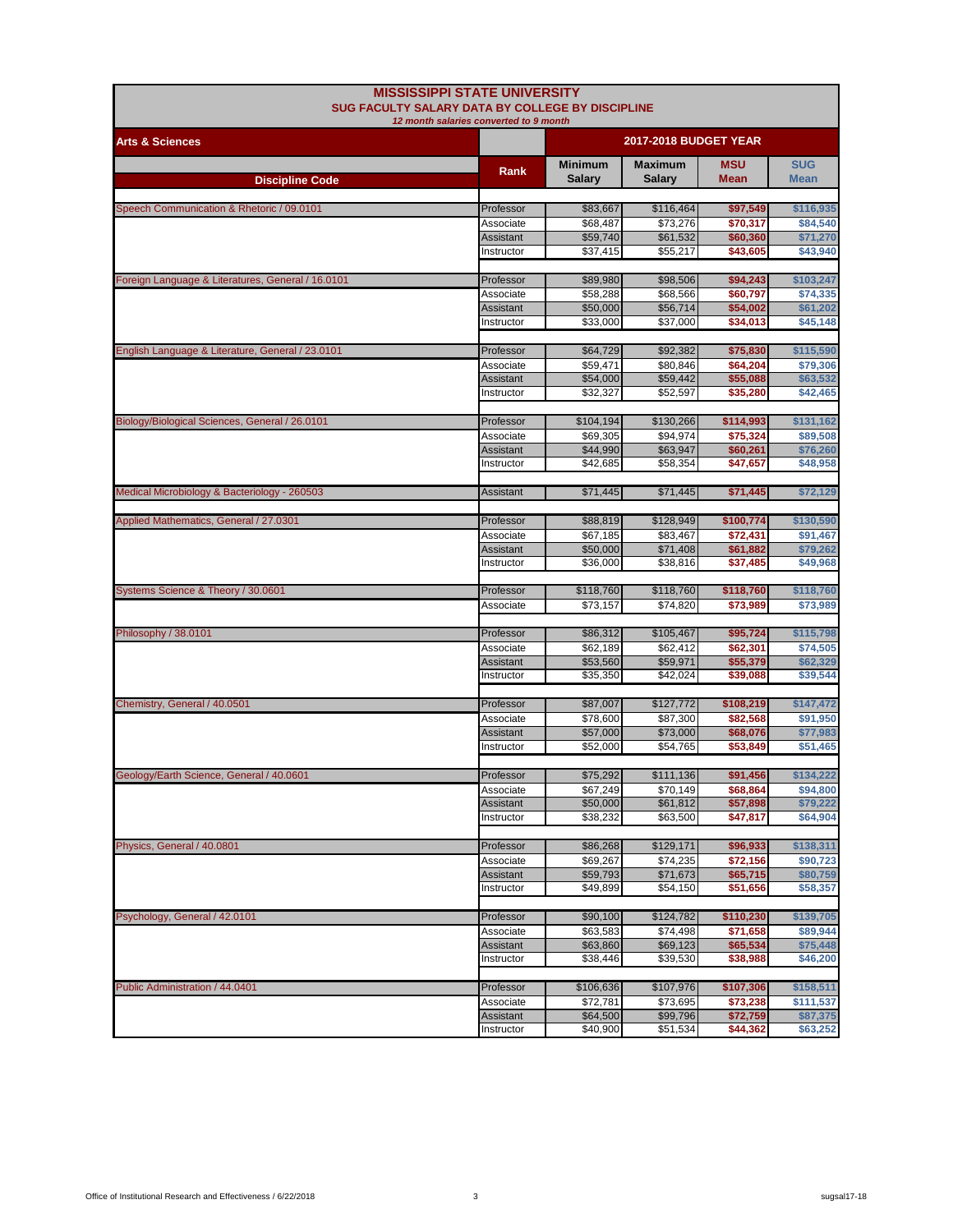| <b>MISSISSIPPI STATE UNIVERSITY</b><br><b>SUG FACULTY SALARY DATA BY COLLEGE BY DISCIPLINE</b> |                  |                                 |                                 |                              |                           |  |  |
|------------------------------------------------------------------------------------------------|------------------|---------------------------------|---------------------------------|------------------------------|---------------------------|--|--|
| 12 month salaries converted to 9 month                                                         |                  |                                 |                                 |                              |                           |  |  |
| <b>Arts &amp; Sciences</b>                                                                     |                  |                                 |                                 | <b>2017-2018 BUDGET YEAR</b> |                           |  |  |
| <b>Discipline Code</b>                                                                         | Rank             | <b>Minimum</b><br><b>Salarv</b> | <b>Maximum</b><br><b>Salary</b> | <b>MSU</b><br><b>Mean</b>    | <b>SUG</b><br><b>Mean</b> |  |  |
|                                                                                                |                  |                                 |                                 |                              |                           |  |  |
| Social Work / 44.0701                                                                          | Professor        | \$97,284                        | \$122,995                       | \$110,140                    | \$124,827                 |  |  |
|                                                                                                | Associate        | \$69,197                        | \$77.087                        | \$73,142                     | \$82,672                  |  |  |
|                                                                                                | Assistant        | \$50,715                        | \$58,804                        | \$54,760                     | \$68,828                  |  |  |
|                                                                                                | Instructor       | \$41.500                        | \$48.341                        | \$44,165                     | \$52,668                  |  |  |
| Anthropology / 45.0201                                                                         | Professor        | \$86,960                        | \$86,960                        | \$86,960                     | \$122,879                 |  |  |
|                                                                                                | Associate        | \$70.758                        | \$80.277                        | \$73,538                     | \$86,614                  |  |  |
|                                                                                                | <b>Assistant</b> | \$60,000                        | \$61.800                        | \$60,900                     | \$71,428                  |  |  |
|                                                                                                |                  |                                 |                                 |                              |                           |  |  |
| Criminology / 45.0401                                                                          | Professor        | \$99,371                        | \$99,371                        | \$99,371                     | \$144,805                 |  |  |
|                                                                                                | Instructor       | \$42,024                        | \$42,024                        | \$42,024                     | \$71,730                  |  |  |
| Political Science & Government, General / 45.1001                                              | Professor        | \$105,219                       | \$105,219                       | \$105,219                    | \$139,776                 |  |  |
|                                                                                                | Associate        | \$72,026                        | \$72,026                        | \$72,026                     | \$90,300                  |  |  |
|                                                                                                | Assistant        | \$62,500                        | \$65,500                        | \$64,142                     | \$71,920                  |  |  |
|                                                                                                | Instructor       | \$40,521                        | \$40,521                        | \$40,521                     | \$50,172                  |  |  |
|                                                                                                |                  |                                 |                                 |                              |                           |  |  |
| Sociology / 45.1101                                                                            | Professor        | \$77,227                        | \$120,055                       | \$100,638                    | \$131,147                 |  |  |
|                                                                                                | Associate        | \$76.076                        | \$99.796                        | \$88,562                     | \$83,228                  |  |  |
|                                                                                                | Assistant        | \$57,000                        | \$70,353                        | \$63,650                     | \$68,909                  |  |  |
|                                                                                                | Instructor       | \$42,000                        | \$47,987                        | \$44,994                     | \$46,075                  |  |  |
| History, General / 54.0101                                                                     | Professor        | \$77,058                        | \$128,516                       | \$96,668                     | \$120,781                 |  |  |
|                                                                                                | Associate        | \$58.929                        | \$73,983                        | \$69,895                     | \$80,858                  |  |  |
|                                                                                                | <b>Assistant</b> | \$64,360                        | \$66,000                        | \$65,590                     | \$65,526                  |  |  |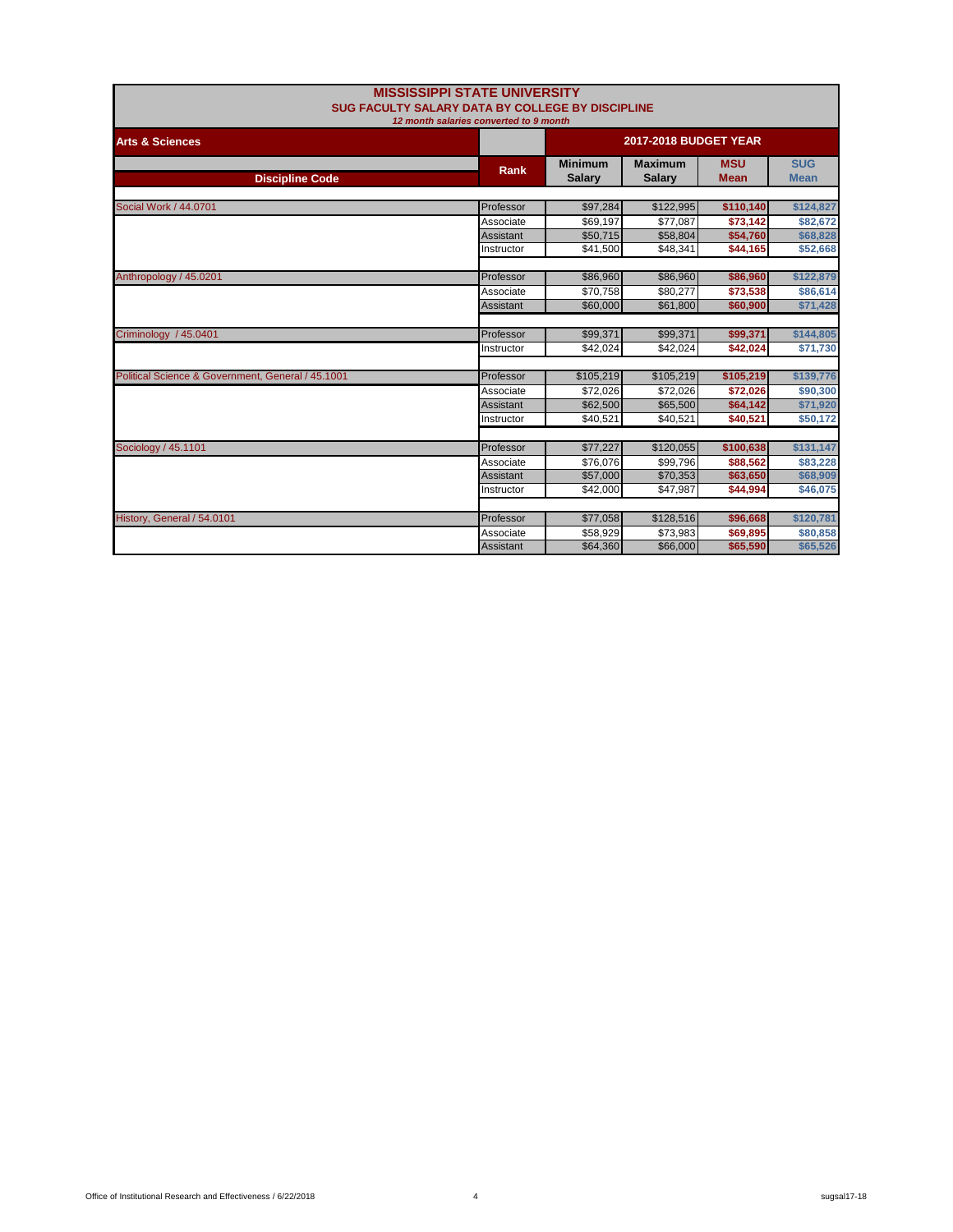| <b>MISSISSIPPI STATE UNIVERSITY</b><br>SUG FACULTY SALARY DATA BY COLLEGE BY DISCIPLINE<br>12 month salaries converted to 9 month |                              |                                 |                                 |                           |                           |  |
|-----------------------------------------------------------------------------------------------------------------------------------|------------------------------|---------------------------------|---------------------------------|---------------------------|---------------------------|--|
| <b>Business</b>                                                                                                                   | <b>2017-2018 BUDGET YEAR</b> |                                 |                                 |                           |                           |  |
| <b>Discipline Code</b>                                                                                                            | Rank                         | <b>Minimum</b><br><b>Salary</b> | <b>Maximum</b><br><b>Salary</b> | <b>MSU</b><br><b>Mean</b> | <b>SUG</b><br><b>Mean</b> |  |
| Business Administration & Management, General / 52.0201                                                                           | Professor                    | \$132,288                       | \$171,720                       | \$152,898                 | \$221,957                 |  |
|                                                                                                                                   | Associate                    | \$110,147                       | \$140,000                       | \$122,477                 | \$163,075                 |  |
|                                                                                                                                   | Assistant                    | \$85,000                        | \$125,000                       | \$114,741                 | \$147,702                 |  |
|                                                                                                                                   | Instructor                   | \$49.080                        | \$59,241                        | \$54,161                  | \$78,795                  |  |
| <b>Accounting / 52.0301</b>                                                                                                       | Professor                    | \$198,868                       | \$198,868                       | \$198,868                 | \$215,104                 |  |
|                                                                                                                                   | Associate                    | \$111,277                       | \$126.945                       | \$117,464                 | \$187,662                 |  |
|                                                                                                                                   | Assistant                    | \$115,594                       | \$162,500                       | \$146,614                 | \$180,886                 |  |
|                                                                                                                                   | Instructor                   | \$70,614                        | \$70,614                        | \$70,614                  | \$87,488                  |  |
|                                                                                                                                   |                              |                                 |                                 |                           |                           |  |
| Business/Managerial Economics / 52.0601                                                                                           | Professor                    | \$95,043                        | \$95,043                        | \$95,043                  | \$167,060                 |  |
|                                                                                                                                   | Associate                    | \$89.596                        | \$102.057                       | \$95.827                  | \$129,847                 |  |
|                                                                                                                                   | <b>Assistant</b>             | \$65,440                        | \$98,000                        | \$81,847                  | \$110,342                 |  |
| Finance, General / 52.0801                                                                                                        | Professor                    | \$151,254                       | \$197,258                       | \$181,611                 | \$228,266                 |  |
|                                                                                                                                   | Associate                    | \$103,200                       | \$169,810                       | \$143,108                 | \$192,378                 |  |
|                                                                                                                                   | Assistant                    | \$170,000                       | \$175,000                       | \$172,500                 | \$185,920                 |  |
|                                                                                                                                   |                              |                                 |                                 |                           |                           |  |
| Management Information Systems, General / 52.1201                                                                                 | Professor                    | \$132,870                       | \$202,740                       | \$164,738                 | \$200,401                 |  |
|                                                                                                                                   | Associate                    | \$108,547                       | \$127,462                       | \$120,589                 | \$144,460                 |  |
|                                                                                                                                   | Instructor                   | \$54,179                        | \$54,179                        | \$54,179                  | \$98,992                  |  |
| Marketing/Marketing Management, General / 52.1401                                                                                 | Professor                    | \$139,009                       | \$149,218                       | \$144,693                 | \$213,434                 |  |
|                                                                                                                                   | Associate                    | \$107,838                       | \$136,639                       | \$122,238                 | \$151,003                 |  |
|                                                                                                                                   | Assistant                    | \$56,689                        | \$132,600                       | \$113,728                 | \$142,691                 |  |
|                                                                                                                                   | Instructor                   | \$40,700                        | \$52,206                        | \$44,535                  | \$83,137                  |  |
|                                                                                                                                   |                              |                                 |                                 |                           |                           |  |
| <b>Insurance - 52.1701</b>                                                                                                        | Instructor                   | \$54,368                        | \$54,368                        | \$54,368                  | \$54,368                  |  |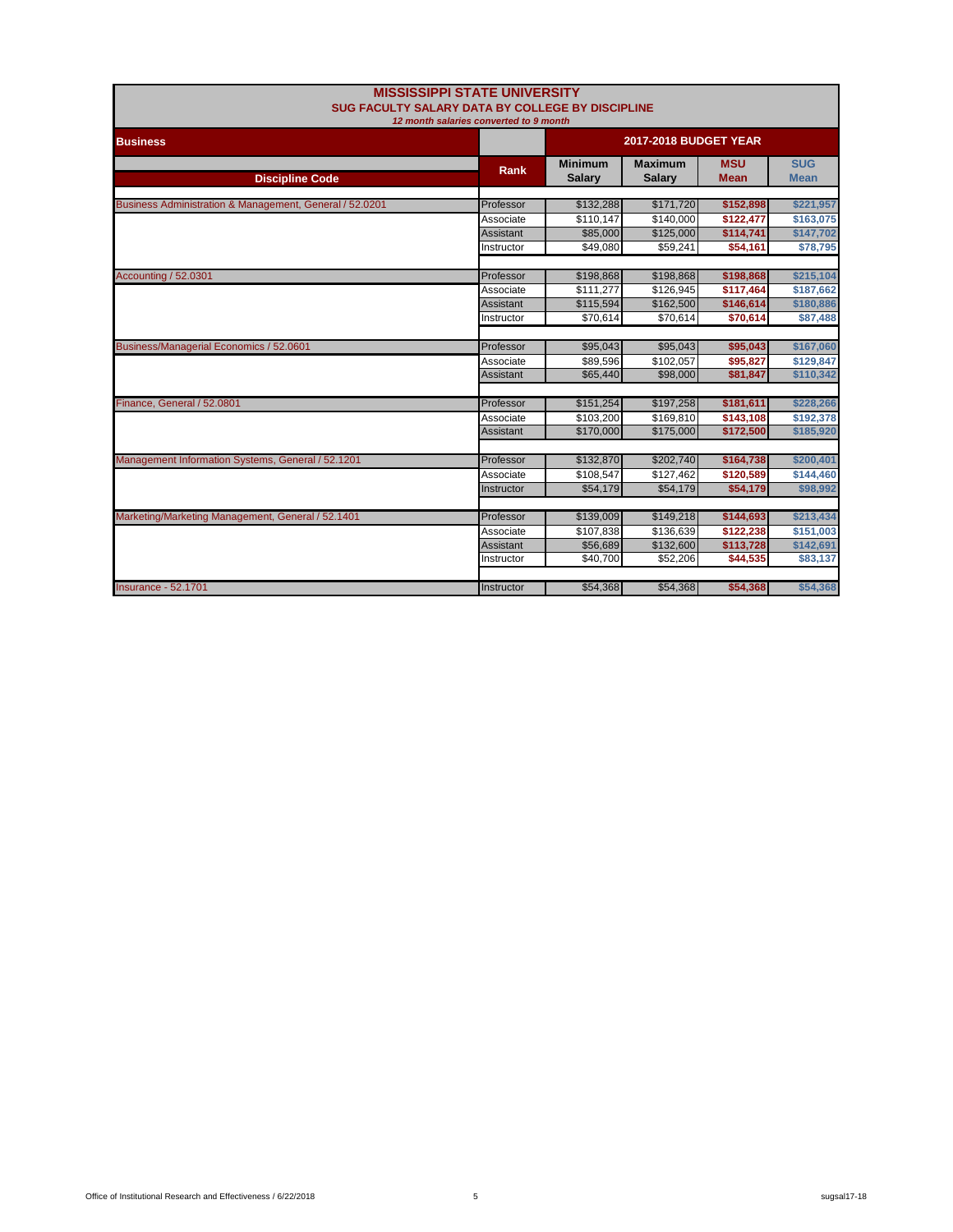| <b>MISSISSIPPI STATE UNIVERSITY</b><br>SUG FACULTY SALARY DATA BY COLLEGE BY DISCIPLINE<br>12 month salaries converted to 9 month |                                |                              |                       |                      |                       |  |
|-----------------------------------------------------------------------------------------------------------------------------------|--------------------------------|------------------------------|-----------------------|----------------------|-----------------------|--|
| <b>Education</b>                                                                                                                  |                                | <b>2017-2018 BUDGET YEAR</b> |                       |                      |                       |  |
|                                                                                                                                   | Rank                           | <b>Minimum</b>               | <b>Maximum</b>        | <b>MSU</b>           | <b>SUG</b>            |  |
| <b>Discipline Code</b>                                                                                                            |                                | <b>Salary</b>                | Salary                | <b>Mean</b>          | <b>Mean</b>           |  |
| Education, General / 13.0101                                                                                                      | Professor                      | \$87,820                     | \$87,820              | \$87,820             | \$122,383             |  |
|                                                                                                                                   | Associate                      | \$67,135                     | \$68,478              | \$67,807             | \$85,189              |  |
|                                                                                                                                   | <b>Assistant</b>               | \$62,000                     | \$62,000              | \$62,000             | \$70,379              |  |
|                                                                                                                                   |                                |                              |                       |                      |                       |  |
| Educational Leadership & Administration / 13.0401                                                                                 | Professor                      | \$87,381                     | \$87,381              | \$87,381             | \$123,744             |  |
|                                                                                                                                   | Associate                      | \$67,990                     | \$89,980              | \$78,985             | \$85,639              |  |
|                                                                                                                                   | <b>Assistant</b><br>Instructor | \$61,378<br>\$55,618         | \$64,890<br>\$55,618  | \$63,256<br>\$55,618 | \$70,958<br>\$53,511  |  |
|                                                                                                                                   |                                |                              |                       |                      |                       |  |
| Community College Education / 13.0407                                                                                             | Associate                      | \$67,550                     | \$67,550              | \$67,550             | \$67,550              |  |
|                                                                                                                                   | Assistant                      | \$57,680                     | \$57,680              | \$57,680             | \$57,680              |  |
|                                                                                                                                   |                                |                              |                       |                      |                       |  |
| Elementary and Middle School Administrative/Principalship / 13.0408                                                               | Professor                      | \$98,996                     | \$98,996              | \$98,996             | \$98,996              |  |
|                                                                                                                                   | Assistant                      | \$54,172                     | \$65,297              | \$59,734             | \$59,734              |  |
|                                                                                                                                   |                                |                              |                       |                      |                       |  |
| Special Education & Teaching / 13.1001                                                                                            | Professor                      | \$88,889                     | \$91,809              | \$90,349<br>\$58,292 | \$121,219<br>\$69,491 |  |
|                                                                                                                                   | Assistant<br>Instructor        | \$53,170<br>\$42,500         | \$62,000<br>\$45,500  | \$43,500             | \$55,330              |  |
|                                                                                                                                   |                                |                              |                       |                      |                       |  |
| Counselor Education / 13.1101                                                                                                     | Professor                      | \$77,510                     | \$112,118             | \$94,526             | \$122,784             |  |
|                                                                                                                                   | Associate                      | \$62,438                     | \$67.672              | \$65,117             | \$84,041              |  |
|                                                                                                                                   | <b>Assistant</b>               | \$60,593                     | \$61,307              | \$60,950             | \$71,316              |  |
|                                                                                                                                   | Instructor                     | \$35,583                     | \$48,333              | \$40,472             | \$50,611              |  |
|                                                                                                                                   |                                |                              |                       |                      |                       |  |
| Elementary Education / 13.1202                                                                                                    | Professor                      | \$103,538                    | \$127,035             | \$115,287            | \$105,435             |  |
|                                                                                                                                   | Associate<br><b>Assistant</b>  | \$70,624<br>\$56,250         | \$70,624<br>\$60,010  | \$70,624<br>\$58,318 | \$77,699<br>\$62,412  |  |
|                                                                                                                                   | Instructor                     | \$42,500                     | \$48,709              | \$44,342             | \$50,666              |  |
|                                                                                                                                   |                                |                              |                       |                      |                       |  |
| Secondary Education / 13.1205                                                                                                     | Professor                      | \$75,658                     | \$77,893              | \$76,776             | \$103,659             |  |
|                                                                                                                                   | Associate                      | \$64,398                     | \$64,398              | \$64,398             | \$79,660              |  |
|                                                                                                                                   | <b>Assistant</b>               | \$58,478                     | \$60,400              | \$59,720             | \$65,242              |  |
|                                                                                                                                   | Instructor                     | \$37,385                     | \$48,231              | \$43,164             | \$60,128              |  |
| Music Teacher Education / 13.1312                                                                                                 | Professor                      | \$66,223                     | \$100,025             |                      |                       |  |
|                                                                                                                                   | Associate                      | \$55,426                     | \$74,202              | \$77,571<br>\$64,071 | \$82,661<br>\$64,380  |  |
|                                                                                                                                   | Assistant                      | \$43,000                     | \$45,808              | \$44,523             | \$44,523              |  |
|                                                                                                                                   | Instructor                     | \$40,000                     | \$70,531              | \$47.524             | \$48,235              |  |
|                                                                                                                                   |                                |                              |                       |                      |                       |  |
| Physical Education Teaching and Coaching / 13.1314                                                                                | Associate                      | \$66,392                     | \$66,392              | \$66,392             | \$73,653              |  |
|                                                                                                                                   | Instructor                     | \$41,602                     | \$47,988              | \$44,795             | \$47,850              |  |
|                                                                                                                                   |                                |                              |                       |                      |                       |  |
| Teacher Education & Professional Development, Specific Subject Areas, Other / 13.1399                                             | Professor                      | \$77,135                     | \$96,935              | \$83,527             | \$104,819             |  |
|                                                                                                                                   | Associate<br>Assistant         | \$64,171<br>\$54,000         | \$98,978<br>\$56,843  | \$81,575<br>\$56,132 | \$85,792<br>\$70,626  |  |
|                                                                                                                                   | Instructor                     | \$39,818                     | \$57,472              | \$49,027             | \$49,027              |  |
|                                                                                                                                   |                                |                              |                       |                      |                       |  |
| Kinesiology & Exercise Science / 31.0505                                                                                          | Professor                      | \$101,475                    | \$101,475             | \$101,475            | \$119,717             |  |
|                                                                                                                                   | Associate                      | \$67,662                     | \$72,580              | \$69,989             | \$84,110              |  |
|                                                                                                                                   | Assistant                      | \$60,500                     | \$64,050              | \$61,847             | \$71,522              |  |
|                                                                                                                                   | Instructor                     | \$36,746                     | \$49,955              | \$43,902             | \$51,006              |  |
|                                                                                                                                   |                                |                              |                       |                      | \$118,514             |  |
| Educational Psychology / 42.2806                                                                                                  | Professor                      | \$79,078<br>\$59,149         | \$114,235<br>\$86,821 | \$90,799<br>\$70,006 |                       |  |
|                                                                                                                                   | Associate<br>Assistant         | \$60,770                     | \$63,783              | \$61,675             | \$81,525<br>\$69,648  |  |
|                                                                                                                                   | Instructor                     | \$52,722                     | \$52,722              | \$52,722             | \$46,384              |  |
|                                                                                                                                   |                                |                              |                       |                      |                       |  |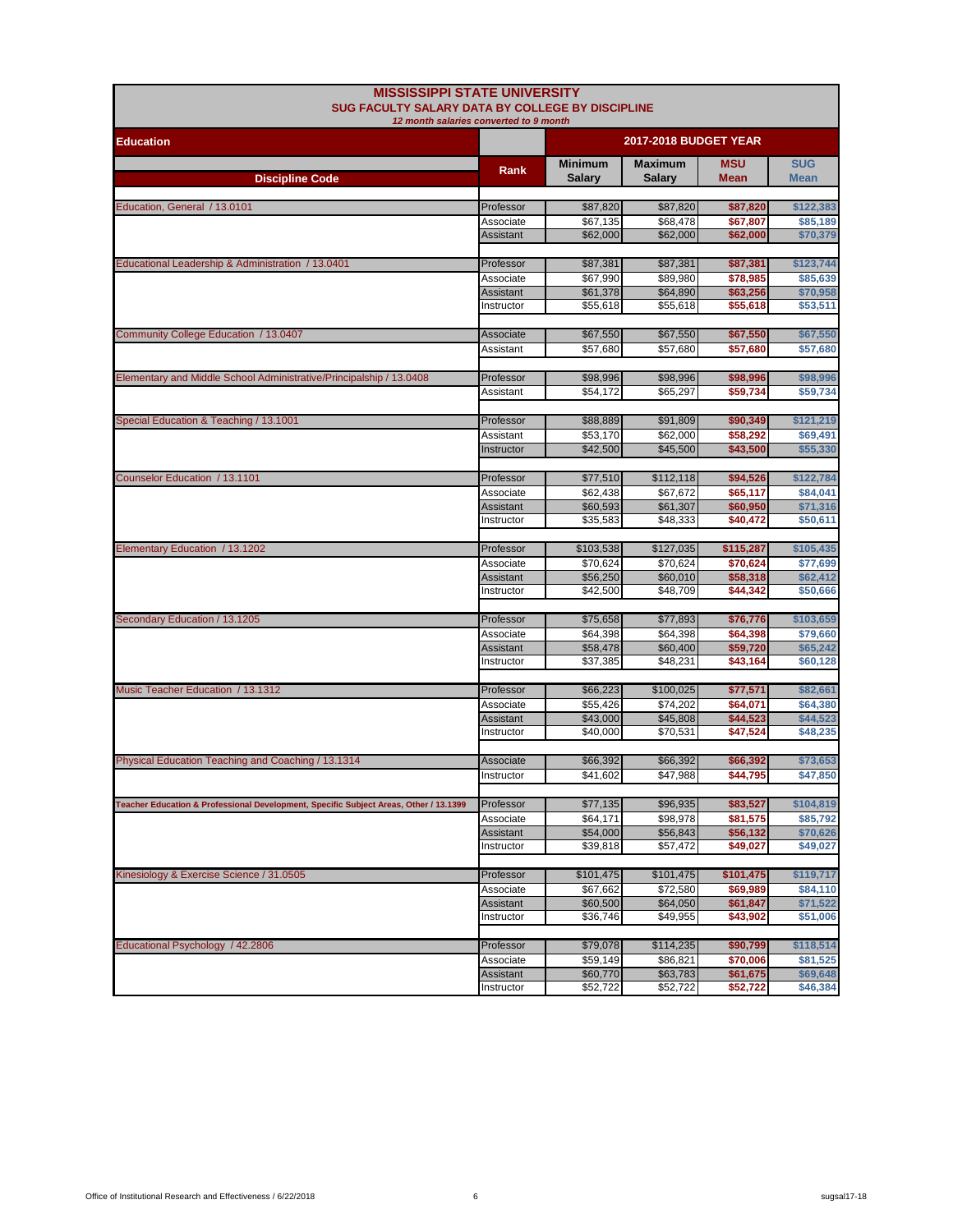|                                                                 | <b>MISSISSIPPI STATE UNIVERSITY</b><br>SUG FACULTY SALARY DATA BY COLLEGE BY DISCIPLINE |                                 |                                 |                           |                           |  |
|-----------------------------------------------------------------|-----------------------------------------------------------------------------------------|---------------------------------|---------------------------------|---------------------------|---------------------------|--|
|                                                                 | 12 month salaries converted to 9 month                                                  |                                 |                                 |                           |                           |  |
| <b>Engineering</b>                                              |                                                                                         | <b>2017-2018 BUDGET YEAR</b>    |                                 |                           |                           |  |
| <b>Discipline Code</b>                                          | Rank                                                                                    | <b>Minimum</b><br><b>Salary</b> | <b>Maximum</b><br><b>Salary</b> | <b>MSU</b><br><b>Mean</b> | <b>SUG</b><br><b>Mean</b> |  |
|                                                                 |                                                                                         |                                 |                                 |                           |                           |  |
| Computer & Information Sciences / 11.0101                       | Professor                                                                               | \$118,593                       | \$157,401                       | \$135,521                 | \$173,447                 |  |
|                                                                 | Associate<br><b>Assistant</b>                                                           | \$98,683<br>\$78,000            | \$108,330<br>\$105,200          | \$101,687                 | \$121,264<br>\$109,610    |  |
|                                                                 | Instructor                                                                              | \$48,585                        | \$50,751                        | \$88,166<br>\$49,668      | \$69,170                  |  |
|                                                                 |                                                                                         |                                 |                                 |                           |                           |  |
| Aerospace Engineering / 14.0201                                 | Professor                                                                               | \$123,177                       | \$130,771                       | \$128,301                 | \$173,356                 |  |
|                                                                 | Associate                                                                               | \$89,743                        | \$118,352                       | \$99,823                  | \$118,137                 |  |
|                                                                 | <b>Assistant</b>                                                                        | \$80,000                        | \$87,000                        | \$83,108                  | \$89,323                  |  |
|                                                                 | Instructor                                                                              | \$51,254                        | \$65,000                        | \$59,942                  | \$65,596                  |  |
| Bioengineering & Biomedical Engineering / 14.0501               | Professor                                                                               | \$118,439                       | \$131,256                       | \$124,848                 | \$174,376                 |  |
| (Also in Ag & Life Sciences)                                    | Associate                                                                               | \$83,259                        | \$97,151                        | \$92,108                  | \$116,138                 |  |
|                                                                 | <b>Assistant</b>                                                                        | \$66,620                        | \$85,000                        | \$78,943                  | \$90,866                  |  |
|                                                                 |                                                                                         |                                 |                                 |                           |                           |  |
| Chemical Engineering / 14.0701                                  | Professor                                                                               | \$105,507                       | \$126,423                       | \$115,965                 | \$172,945                 |  |
|                                                                 | Associate                                                                               | \$94.263                        | \$123.979                       | \$106.924                 | \$114.404                 |  |
|                                                                 | <b>Assistant</b><br>Instructor                                                          | \$80,000                        | \$90,000                        | \$85,974                  | \$91,452                  |  |
|                                                                 |                                                                                         | \$76,598                        | \$76,598                        | \$76,598                  | \$59,218                  |  |
| Civil Engineering / 14.0801                                     | Professor                                                                               | \$108,113                       | \$147,999                       | \$130,527                 | \$148,804                 |  |
|                                                                 | Associate                                                                               | \$87.120                        | \$96.015                        | \$92.492                  | \$106.081                 |  |
|                                                                 | <b>Assistant</b>                                                                        | \$83,500                        | \$85,000                        | \$84,250                  | \$91,080                  |  |
|                                                                 |                                                                                         |                                 |                                 |                           |                           |  |
| Computer Engineering / 14.0901                                  | Associate<br>Assistant                                                                  | \$92,797<br>\$80,000            | \$122,250<br>\$95.000           | \$107,524<br>\$87.500     | \$103,768<br>\$92.520     |  |
|                                                                 |                                                                                         |                                 |                                 |                           |                           |  |
| Electrical & Electronics Engineering / 14.1001                  | Professor                                                                               | \$119,628                       | \$170,555                       | \$145,297                 | \$163,436                 |  |
|                                                                 | Associate                                                                               | \$86,677                        | \$120,368                       | \$101,440                 | \$112,433                 |  |
|                                                                 | <b>Assistant</b>                                                                        | \$61,350                        | \$95,000                        | \$86,792                  | \$96,241                  |  |
|                                                                 | Instructor                                                                              | \$53,177                        | \$53,177                        | \$53,177                  | \$70,315                  |  |
| Mechanical Engineering / 14.1901                                | Professor                                                                               | \$128,715                       | \$185,000                       | \$149,407                 | \$162,542                 |  |
|                                                                 | Associate                                                                               | \$77,141                        | \$111,738                       | \$91,643                  | \$108,356                 |  |
|                                                                 | Assistant                                                                               | \$64,303                        | \$141,799                       | \$87,003                  | \$92,398                  |  |
|                                                                 | Instructor                                                                              | \$56,500                        | \$57,680                        | \$57,090                  | \$68,464                  |  |
|                                                                 |                                                                                         |                                 |                                 |                           |                           |  |
| Industrial Engineering / 14.3501                                | Professor                                                                               | \$128,048                       | \$136,361                       | \$132,205                 | \$160,864                 |  |
|                                                                 | Associate                                                                               | \$99.850                        | \$99,850                        | \$99.850                  | \$109,500                 |  |
|                                                                 | <b>Assistant</b>                                                                        | \$71,447                        | \$98,160                        | \$86,730                  | \$92,639                  |  |
|                                                                 | Professor                                                                               | \$116,017                       | \$116,017                       | \$116,017                 | \$154,459                 |  |
| Engineering, Other / 14.9999                                    | Assistant                                                                               | \$85,000                        | \$86,607                        | \$85,804                  | \$84,369                  |  |
|                                                                 |                                                                                         |                                 |                                 |                           |                           |  |
| Industrial Technology/Technician / 15.0612                      | Associate                                                                               | \$69,512                        | \$69,512                        | \$69,512                  | \$69,512                  |  |
|                                                                 | Instructor                                                                              | \$39,257                        | \$46,784                        | \$43,021                  | \$43,021                  |  |
|                                                                 |                                                                                         |                                 |                                 |                           |                           |  |
| Industrial Production Technologies/Technicians, Other / 15.0699 | Professor                                                                               | \$146,689                       | \$146,689                       | \$146,689                 | \$146,689                 |  |
|                                                                 | Associate                                                                               | \$98.879                        | \$105.300                       | \$102.090                 | \$102.090                 |  |
|                                                                 | <b>Assistant</b>                                                                        | \$80,000                        | \$80,000                        | \$80,000                  | \$80,000                  |  |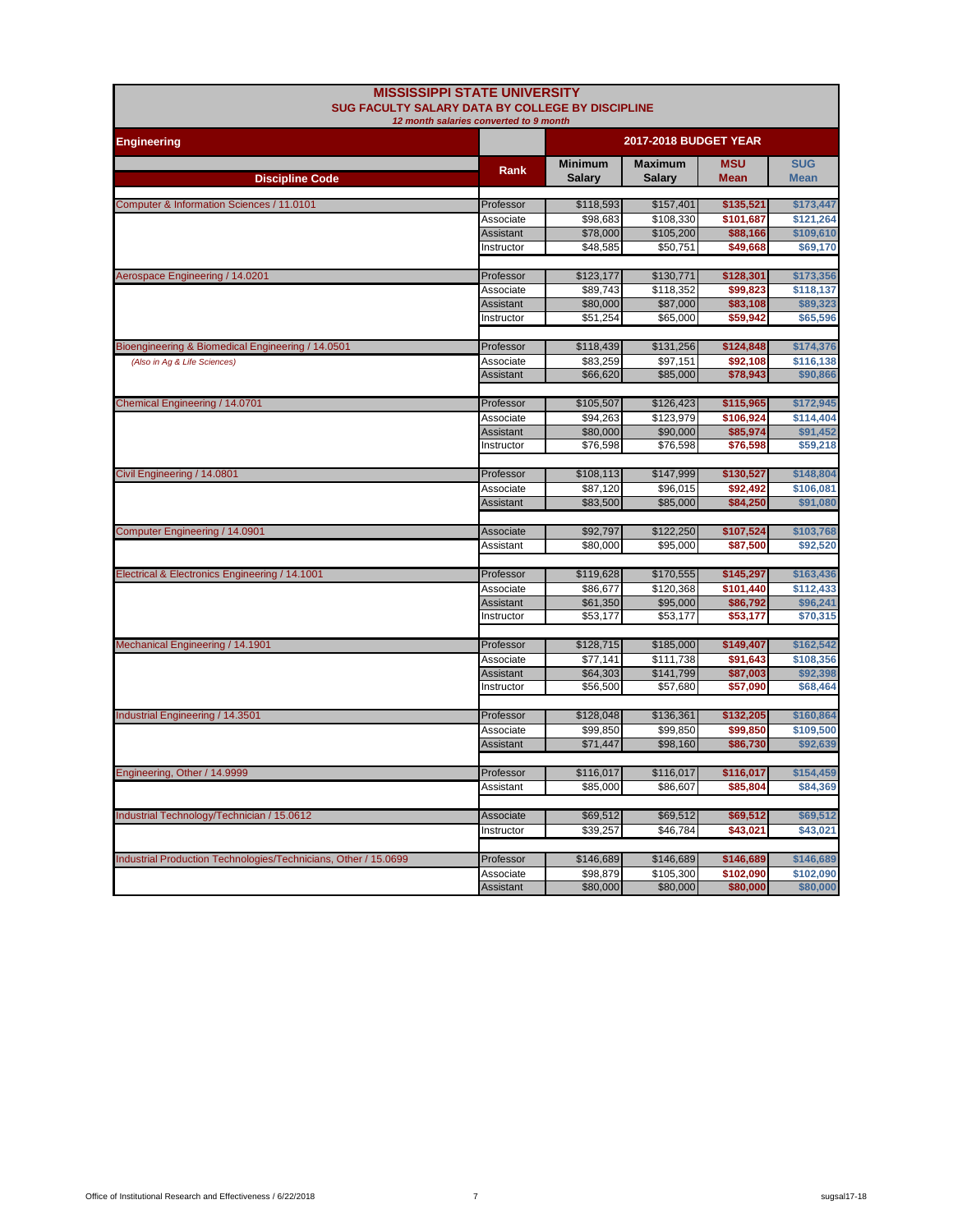| <b>MISSISSIPPI STATE UNIVERSITY</b><br>SUG FACULTY SALARY DATA BY COLLEGE BY DISCIPLINE<br>12 month salaries converted to 9 month |             |                                 |                           |                           |           |  |
|-----------------------------------------------------------------------------------------------------------------------------------|-------------|---------------------------------|---------------------------|---------------------------|-----------|--|
| <b>Forest Resources</b>                                                                                                           |             | <b>2017-2018 BUDGET YEAR</b>    |                           |                           |           |  |
| <b>Discipline Code</b>                                                                                                            | <b>Rank</b> | <b>Minimum</b><br><b>Salary</b> | <b>MSU</b><br><b>Mean</b> | <b>SUG</b><br><b>Mean</b> |           |  |
| Forest Sciences and Biology / 03.0502                                                                                             | Professor   | \$77,718                        | \$124,483                 | \$88,856                  | \$91,642  |  |
|                                                                                                                                   | Associate   | \$65,622                        | \$65,622                  | \$65,622                  | \$75,162  |  |
|                                                                                                                                   | Assistant   | \$61,271                        | \$74,000                  | \$66,701                  | \$66,531  |  |
| Wood Science & Wood Products/Pulp & Paper Technology / 03.0509                                                                    | Professor   | \$84,116                        | \$117,147                 | \$98,001                  | \$106,138 |  |
|                                                                                                                                   | Associate   | \$67,416                        | \$75,700                  | \$71,558                  | \$78,441  |  |
|                                                                                                                                   | Assistant   | \$54,806                        | \$71,000                  | \$65,564                  | \$68,432  |  |
| Wildlife, Fish & Wildlands Science & Management / 03.0601                                                                         | Professor   | \$75,841                        | \$104,165                 | \$92,349                  | \$102,386 |  |
|                                                                                                                                   | Associate   | \$64,502                        | \$71,828                  | \$68,264                  | \$76,247  |  |
|                                                                                                                                   | Assistant   | \$54,806                        | \$74,675                  | \$65,326                  | \$65,765  |  |
|                                                                                                                                   | Instructor  | \$40,000                        | \$56,650                  | \$48,703                  | \$48,703  |  |